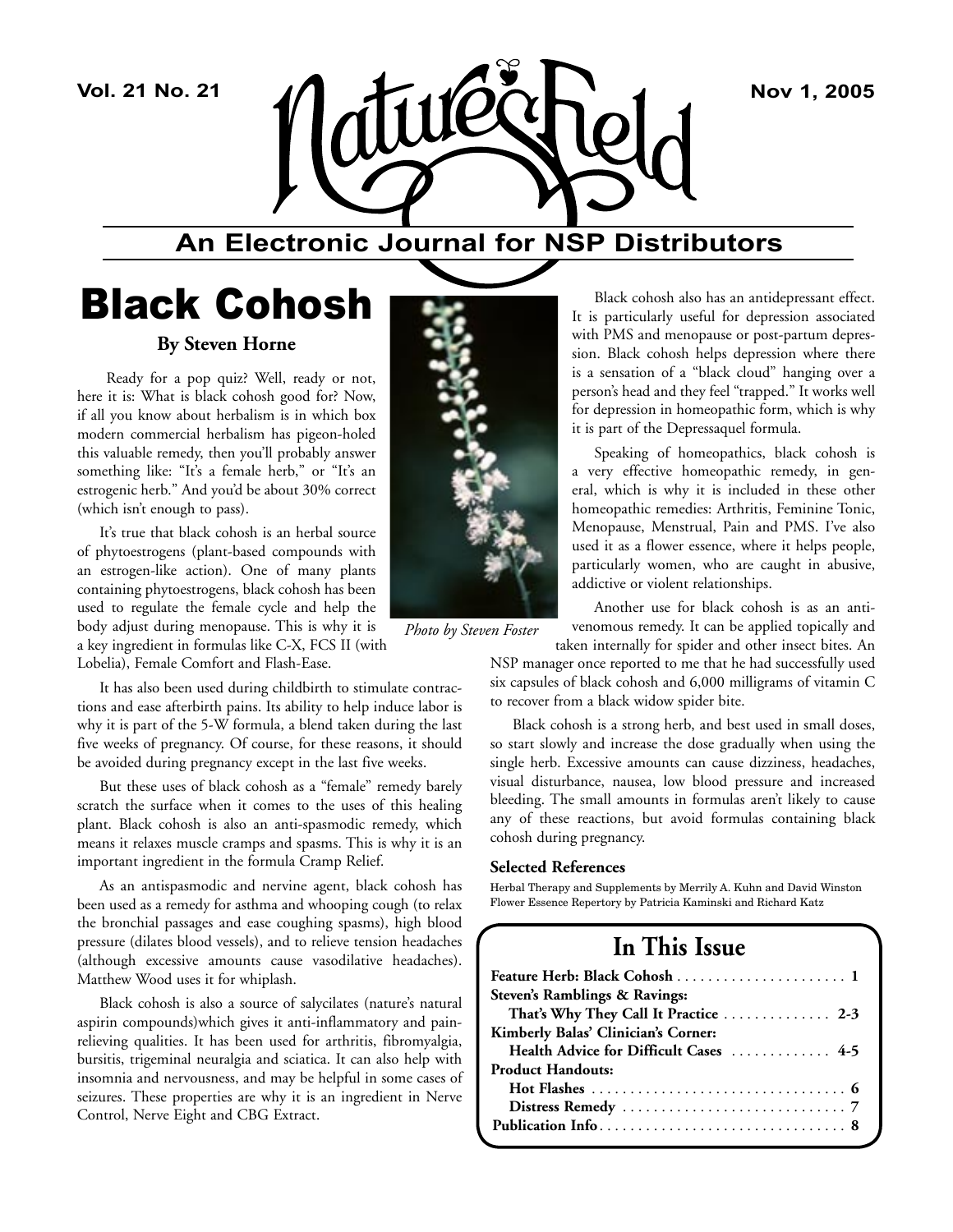

# That's Why They Call It Practice **Steven Horne's Ramblings and Ravings**

During the summers of 1972 and '73, I worked as a camp counselor for YMCA Camp Rogers in the Uintah Mountains of Utah. I acquired many valuable life-lessons from my experiences supervising cabins full of boys each week, and one of the most valuable came from an 8 or 9-year-old I'll call Daniel.

During the entire week, Daniel was under my supervision, I never saw him admit to a single mistake. Anything that went wrong was always the fault of someone or something else.

The event that I remember most vividly occurred when we went camping by a small lake high in the mountains. Daniel was in the rowboat with several other boys. He was manning one oar, another boy was handling the other oar, and the boat was going in circles. All the other boys were yelling at Daniel, demanding he relinquish his oar. They were telling him that it was his fault the boat was going in circles (and it was obvious from my vantage point they were right). Daniel was refusing, yelling back at them that he knew how to use an oar because his dad had taught him.

From the shore, I told Daniel that he had to give up the oar to another boy, which he reluctantly did. When the switch was made, the two boys propelled the small craft successfully back to the shore. When they all got out of the boat, I patiently told Daniel that I'd be happy to show him how to use the oar correctly. He refused my offer of instruction, insisting that it was the other boy's fault and he knew what he was doing.

A short time later, I heard someone yelling on the lake. I ran down to the shore and there was Daniel, in a boat, all by himself. The boat was going in circles as he continued to incorrectly work the oars. He yelled to me, "There's something wrong with this boat." He wasn't far from shore, so I just jumped in the lake, swam to the boat, climbed in, took the oars and brought the boat back to shore, chastising him for having broken the rules by trying to take a boat out on his own. As soon as I got to shore, a small group of boys who had gathered at the shore to watch the spectacle climbed into the boat with us.

I decided I was going to try again to teach Daniel how to use the oars properly. "There is nothing wrong with the boat," I told Daniel, "You just have to know how to work the oars correctly. Watch." I turned the boat towards the center of the lake and started rowing hard as I could, making a beeline for the center of the lake. Once I arrived at the center of the lake I turned to Daniel and said, "You see, the boat works perfectly. You just have

to do is know how to row it properly." I was hoping that this would open his mind so he'd be willing to let me teach him.

I was totally blown away when he replied, "Well, there was something wrong with the boat when I was in it, because I know how to row and it didn't work right for me." During the week we were together I never did manage to convince Daniel that there was anything I could teach him.

We could atribute Daniel's attitude to his age, saying it was simply immaturity. However, I think Daniel was trying hard to be "mature" for his age. You see, most children are very able to admit mistakes, and as such, are quite teachable. It's adults who are more likely to act like Daniel than children.

#### **We Have to Be Taught**

We are not born into this world afraid of making mistakes. We have to be taught to fear mistakes. And most adults are very good at instilling this fear into children. It's overcoming our fear of making mistakes or "being wrong" that exponentially expands our ability to learn. I acquired this understanding in an experimental class in learning and teaching, I attended during my final semester of college.

One of the concepts discussed in this class was that everyone is both a learner and a teacher. This means that everyone we meet has the potential to teach us something, even if it's just by their bad example. To experience this, one of our assignments was to apprentice ourselves to a child under the age of two for several hours and find something the child could teach us. My oldest daughter was 10-months old at the time, so I decided to apprentice myself to her.

During the time I spent with her, all she wanted to do was have me help her with learning to walk. So, that's what I did, I helped her. What I observed was the number of times she fell down in this process, and how difficult it is to master the skill of walking. I realized that none of us walk or talk correctly the first time we try. However, our parents are so excited by our efforts, they do nothing but encourage us. "Come to daddy. You can do it. That's right." We don't criticize their efforts at all.

No one has to goad us into trying, either. As children, we wanted to learn. We were emotional sponges, soaking up information from our environment and imitating what we observed on a constant basis.

Yet, at a certain age, all this suddenly changes. All of a sudden we try something and we don't succeed and we get scolded

**Vol. 21 No. 20**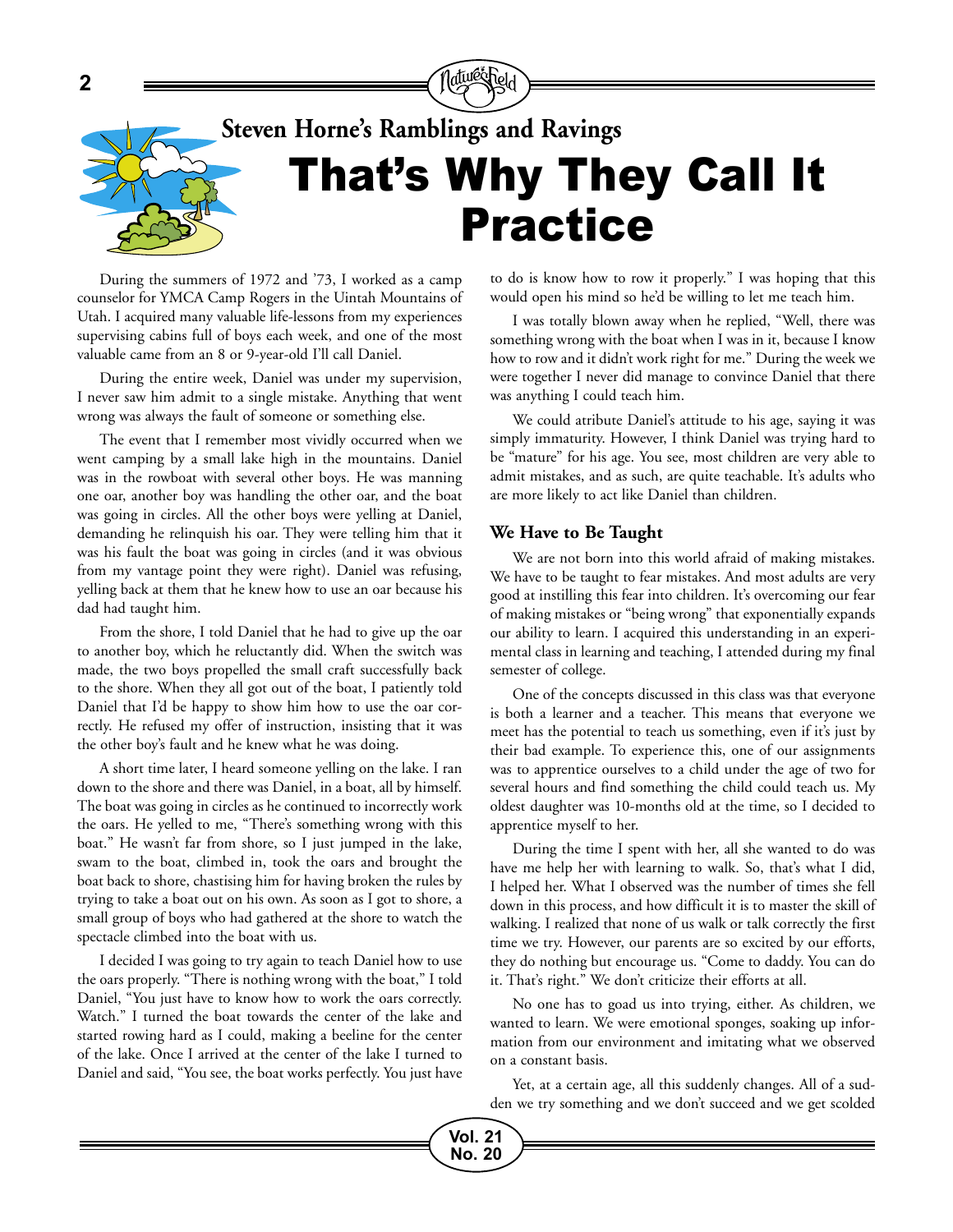

or punished. Then we enter school, where we are bribed to "get it right" and penalized for "getting it wrong." Very rapidly we learn that making mistakes will cause us to be criticized, judged, chastised or even punished. We become afraid to try something new, knowing we will make mistakes and feel foolish and vulnerable. Why the change?

At age 8, Daniel had already mastered the lesson. It's bad to make mistakes, and admitting weakness, ignorance or a lack of knowledge is dangerous. He was simply imitating his adult role models.

#### **Mistakes Are Good**

In his book, If You Want to Be Rich and Happy, Don't Go to School, best-selling author Robert Kiyosaki maintains that one of the problems with public education is that it teaches us that it is wrong to make mistakes. He says, "When we study the world's greatest achievers, the artists, the scientists, businesspeople, musicians and writers who have made a real contribution to our lives, we find their lives were filled with mistakes." In other words, not being afraid of making mistakes, and being willing to learn from mistakes is a characteristic that contributes to great achievement.

That's because everything we learn is done through a process of trial and error, just like learning to walk and learning to talk. We observe, gather information, make hypothesis, try things, succeed or fail and then reevaluate. Once we are afraid of the learning process, we forever want to play it "safe," sticking to things we already "know." We also, like Daniel, lose the ability to evaluate what is happening and learn from it.

You see, real learning isn't just memorizing stuff from a book and regurgitating it. Real learning involves action. That is, we evaluate any situation, make the best decision we can, take action and then observe the results. If the results weren't what we expected, then we search for more information or seek for some assistance, make adjustments to our ideas, take action again, and again observe the results.

That's learning. That's what a child does when learning to walk or talk. That's how we learn to ride a bicycle. In fact, it's how we learn to do anything meaningful, including learning how to be a natural health consultant. That's why they call it "practice". As I've pointed out in many classes, there is no reason to be ashamed to practice natural healing, after all, doctors practice all the time. If they really knew how to heal, they wouldn't need to practice!

That's not just a play on words, either. Each human being is unique. Each situation is different. There are guiding principles in healing (that's the science part), but healing can never be reduced to a technical process. There is also an art to healing, an intuitive sense of what to do, that only comes with experience (i.e., practice). I see many students afraid to start practicing. They are constantly looking for reassurance, "Is this safe? What do I do in this situation?" The fact is, that none of us really know for sure. We simply make our best guess, then observe the results, and adjust what we did accordingly.

Yes, we should seek out teachers and reference books to help us. I am constantly learning new things. I learn from many other herbalists and natural healers, people like Matthew Wood, David Winston, Kimberly Balas and others. It's important to choose your teachers and mentors wisely, after all, you can get all kinds of advice in this world. It's cheap (usually free) and easy to obtain.

But always take a look at the person who is giving the advice. Look at the results they are obtaining. Are they the results you want? I just listened to a great CD entitled, "Don't Take Advice from Anyone as Screwed Up as You Are." Good advice. In other words, if you want marriage counseling, get it from someone who has a happy and fulfilling marriage, not someone with a college degree who has been divorced three times.

But ultimately, you're going to have to take action. You're going to have to experiment. I've learned more from my own experiences (and watching the experiences of others) than I ever have from books. I have to be willing to take action, to try certain things. You just have to overcome your fear of getting started.

I've been practicing my skills as a healer for over 20 years, so many people regard me as an "expert." But I'm still practicing and will be for the rest of my life. None of us know all the answers. So, never be intimidated by the "experts," especially the ones who think they know everything. The fact is, if we aren't still learning, then we're just resting on our laurels and deceiving ourselves like Daniel.

 Don't be one of those people who keeps studying and studying but never does anything because you don't feel like you know enough. As Matthew Wood says in Seven Herbs: Plants as Teachers, you can be a master herbalist from day one—just learn to use one herb in a masterful way. Then, go on and learn another.

Start with simple things, gain experience, then learn some more. Always be willing to acknowledge your failures and learn from them, just as you'll learn from your successes. Remember, practice makes perfect. So, keep practicing.

**Steven H. Horne is a professional member and past president of the American Herbalists Guild, a certified iridologist with the International Iridology Practitioners Association** a**nd a gifted teacher and consultant in the field of natural health care. He is president of Tree of Light Publishing.**

**Vol. 21 No. 20**

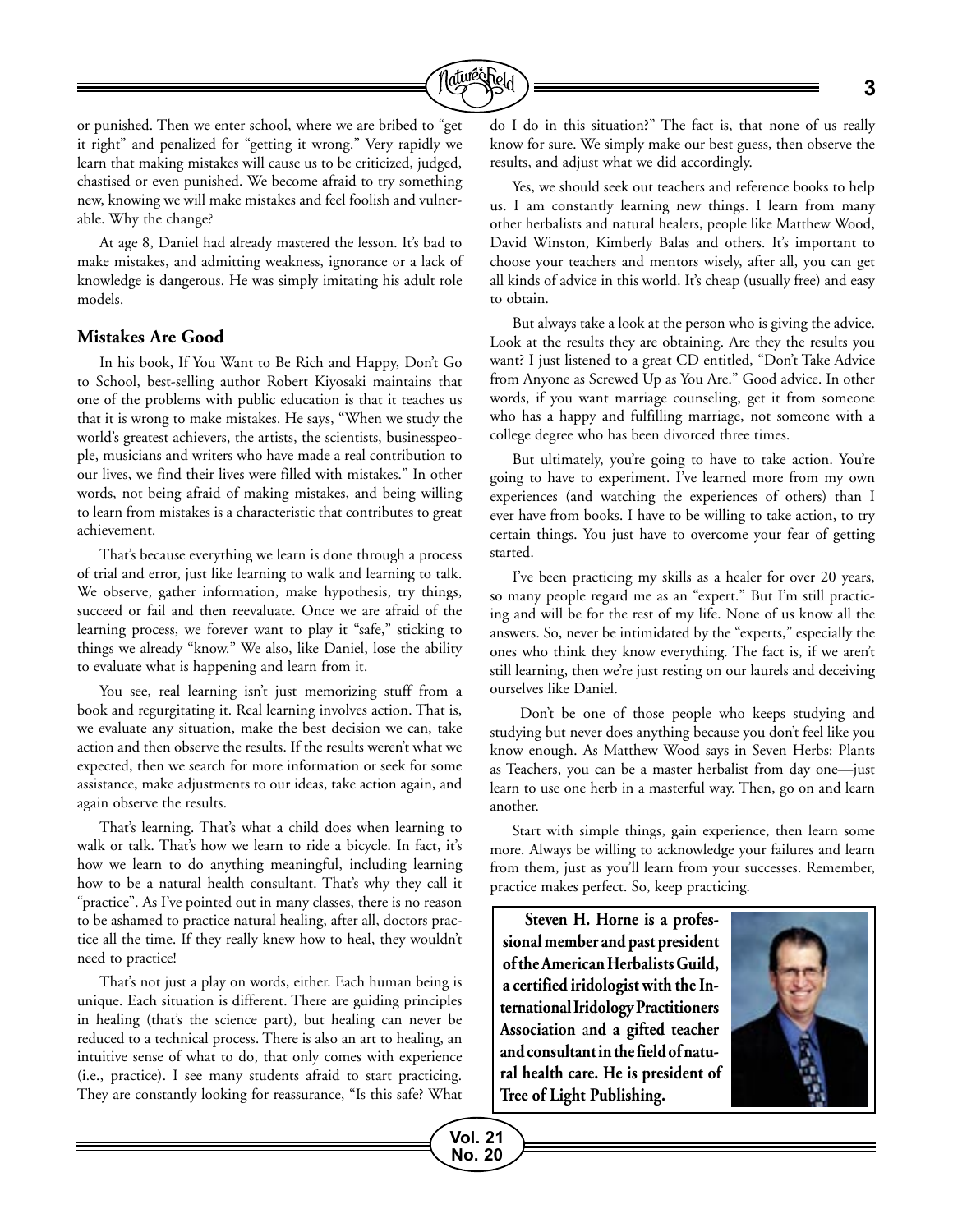

# **Kimberly Balas' Clinician's Corner** Health Advice for Difficult Cases

#### **Strange Sensations**

**4**

*I've been experiencing some problems such as mood swings and bouts of anger and rage. I feel like I have no coping mechanisms to handle stress. I've recently lost weight and I'm now down to 135 lbs. I woke up with a bloody nose one night; I thought my blood pressure was elevated, but it wasn't. I've had strange sensations, too. I feel like my heart is fluttering and my blood pressure is elevated during these spells, but it isn't. I am a mess! It is a wonder I have any friends left. Could these changes be because I lost weight or just because I am under stress?* 

*I've also been experiencing alternating feelings of heat and cold. I'm probably going through menopause early like my mother. I know my hormones are whacked out, but I do not know if I should go on any herbs to correct it, or what to do short of seeing a doctor. Any suggestions?*

*D.*

This sounds like the official syndrome of "Chick-awiggin." Just kidding. Rest assured that a lot of us have experienced times like these, but where these problems seem to be ongoing, that's not good. Some of the symptoms you are describing are standard indications for Nervous Fatigue Formula (mood swings, being touchy and irritable and sensations of the heart fluttering). These can be indications of adrenal "burn-out" due to stress, so Adrenal Support may be helpful, too.

Have you had any blood work done recently? If so, what were your cholesterol numbers? It sounds like they might be low. Your ALT and AST might be low, too. If this is the case, I would take Cellular Energy, along with SAMe and folic acid to get the methylation reaction occurring more effectively. This will help to clear congestion in the liver and improve your mood. Anger is related to the liver in Chinese medicine.

#### **Health Advice Needed**

*I need advice and direction with my health. Off and on, I have been having problems with fatigue, occasional lethargy,* 

> **Vol. 21 No. 20**

*TMJ, muscle and joint pain, mental fog, confusion, vision problems and a lack of muscle coordination. This past week, I was holding a cup of coffee and my whole hand sort of collapsed and fell inwards. (So, guess where the coffee landed!).*

*My doctor finally ordered blood work and the nurse called with results, saying that they were normal, but the doctor wanted to know how my fatigue was.* 

*I was diagnosed with TMJ a few years back, but I've recently been having serious problems with it. A muscle relaxant was prescribed for me. In the beginning, I had to only take one, and I would be fine for a week, or sometimes as long as five or six weeks. Now, I have constant swelling and severe pain, and have to take two or three per day. The medication adds to the fatigue and doesn't help the mental confusion, which only seems to get worse.*

*From what I have been learning over the past two years I thought that I might have a low thyroid or be perimenopausal, but the doctor says that the thyroid is fine and that I'm too young to be in menopause. (I'm 45.)* 

*Another blood test they did was for EBV and the results of that really have me wondering. The only thing they told me was that they were within normal range.*

*I did request a copy of the blood work results and the EBV EA is 17, but the EBV IgC is 171, the EBV IgM is 4 and the EBV NA is 123.This sheet gives a reference range of < 18. Monotest is negative. Does this mean I have had EBV/Mono, but not recently? I thought maybe the antigens were so high because I had taken Chinese VSC about a month or so before this blood work was done.*

*My TSH level is 2.43; my T4 is 7.62; and my free T3 is 3.58. ALT (SGPT) is 11 and iron is usually a little low, 37, but the Red Cross never lets me donate. My insulin is 3.3; my FSH is 6.8; and my glycohemoglobin is 5.5.*

*I argue with my doctor all the time anymore. Today the argument was over garlic and how it helps infection. He says it doesn't make any difference. I know from experience it does.*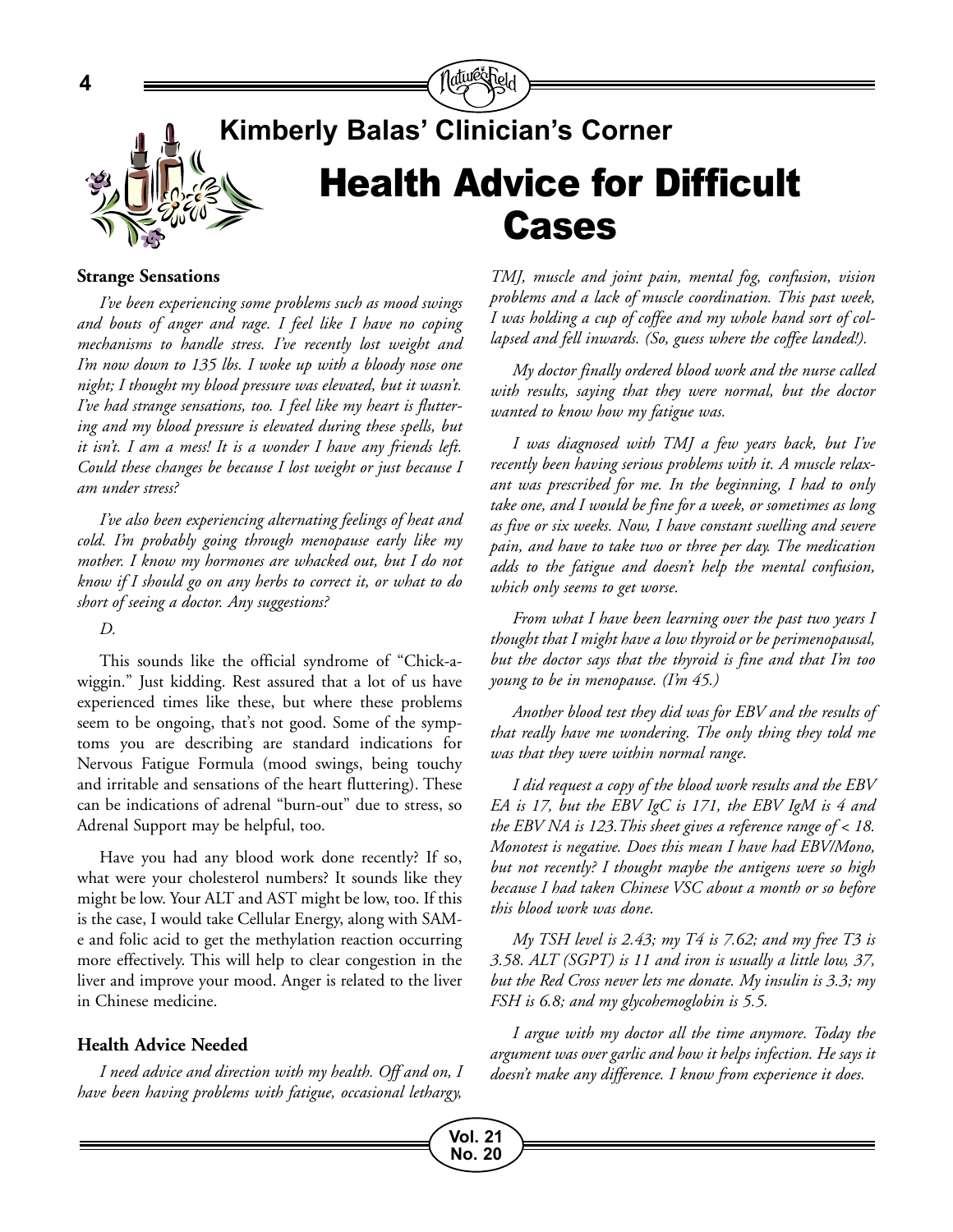

*If you can shed some light on my situation, I would greatly appreciate it.*

*K.*

This is a perfect example of how a person's blood tests can come back normal and they still feel sick. This is because doctors only look at what's out of range, and they don't look at the whole picture.

From what you've shared, it sounds like you have some liver stagnation from toxins, which is causing an inflammatory response. To clear this, I would take large amounts of Black Walnut, plus SAM-e and some MSM.

Many of your symptoms would indicate there are some glandular problems, too. The liver and thyroid are always connected, so I'd work on the thyroid even though the lab tests are coming back normal. The confusion and mental fog can also be related to run down adrenals, so you'll probably want to support the adrenals at the same time. Take Adrenal Support and Thyroid Support and you'll probably have more energy and feel better all the way around.

Also, Lobelia and Kava Kava will act as muscle relaxants. Consider them as alternatives to the drugs you're taking. The self-massage from the *Love Your Body Beautiful* program can help relax tension in the jaw, too. Tension in the jaw can also be emotionally related (holding back anger or not speaking your truth). So, consider that as a possibility, too.

#### **Blood Type O Question**

*Help! I am trying to educate a lady who is really trying to help herself, but feels like the multi she buys from Wal-Mart is sufficient. She just doesn't know any better.* 

*I usually direct my O blood types towards the green pills, like Barley Juice Powder and Spirulina. However, if an O really insists on a multi, which NSP formula works best for them? I know the Habit of Health choice is Super Supplemental, which would be tons better than what she's taking now for sure!* 

*She's in her early 60's. I was able to get her to change her calcium from the brand mentioned above to Skeletal Strength, as she absolutely insisted she needed a calcium.*

*C.*

Well, they are great for her toilet! She has a healthy toilet with the cheap vitamin and mineral supplements;

they are mostly synthetics and the liver has a hard time processing them. That's something O blood types have a problem with.

I would explain how you can take stress off the liver with switching to a better brand. In my experience, when an O blood type can do a multi, VitaWave works better for them. I use Skeletal Strength, too, and have great results with it because of the enzymes it has which help break down the calcium and minerals it contains.

If you want to understand the chemistry behind this, here it is: A lot of the vitamins contain long chain polysaccharides that have an A antigen structure. This is the primary surfactant that initiates a lectin response and therefore agglutination in the blood. O's only have a fucos stump identifier and do not recognize the n-acetyl-galactosamine structure of these antigens as being compatible with self. So, the body just flushes them out. Of course, it requires energy to flush them out. That's why they don't do much good.

#### **Another O Blood Type Question**

*I am an O blood type, learning about personality traits that go with this. (Tell me more…) I take MasterGland and Super Algae, but my mom, in her weakened state (who is also an O) loves VitaWave.* 

*N.*

**Vol. 21 No. 20**

An O blood type who is in a weakened state would require more nutrients, but I would focus primarily on her liver and adrenals. Not that the VitaWave isn't helpful, it's just that she'll get better results if she also supports her liver and adrenals. The liver processes nutrients, and the adrenals regulate fluid and mineral balance.

There is a personality chart for O's in the *Blood Type and Nutrition* course and on the back of the *Blood Type, pH and Nutrition* Charts. Both are available from Tree of Light publishing.

**Kimberly Balas is a board certified naturopath and an instructor for Tree of Light. She is also a certified iridology instructor and a board member with the International Iridology Practitioners Association (IIPA). She is available for personal consultations. To schedule a consult call Balanced Health Solutions at 321-626-9243.**

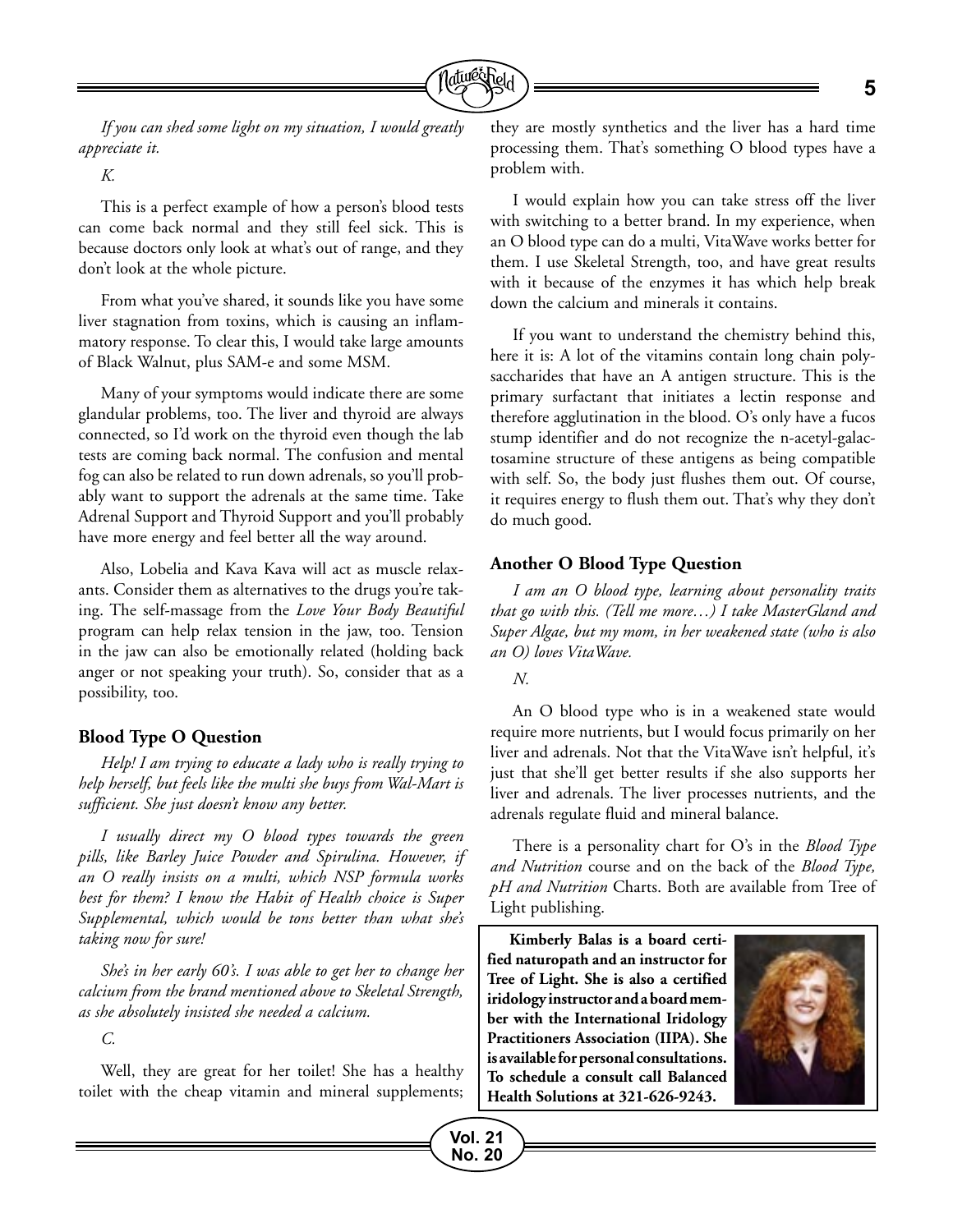

**Hot Flashes Natural relief for hot flashes and night sweats**

Hot flashes are one of the uncomfortable symptoms that sometimes accompany menopause. There is an initial feeling of discomfort, followed by a sensation of heat moving towards the head. The face becomes flushed and red, which is followed by perspiration and fatigue. A related problem is night sweats, profuse perspiration which occurs during sleep.

Obviously, one cause of these hot flashes is a reduction in estrogen production due to the reduced activity of the ovaries. The medical answer to this is hormone replacement therapy, but estrogen drugs have many undesirable side effects, including increasing the risk of estrogen-dependent cancers.

An alternative to hormone replacement therapy is to use phytoestrogens, plant-based estrogen compounds. These have a milder activity and are helpful for reducing menopausal symptoms, like hot flashes, without increasing the risk of cancer or causing other undesirable side effects.

The most popular herb used for this purpose is black cohosh, a potent phytoestrogen that also has anti-inflammatory (heatreducing properties). However, black cohosh can cause some side effects when taken in larger doses. (It's vasodilating tendency can contribute to vasodilative headaches or dizziness.)

Flash-Ease is a blend which helps to release the compounds in black cohosh into the blood stream more slowly, thereby reducing side effects. Flash Ease also contains dong quai, a Chinese tonic herb that is also helpful in balancing female problems.

Other herbs that have estrogen-balancing effects include hops, wild yam, chaste tree and false unicorn. C-X, Female Comfort, NF-X and FSC II (with Lobelia) are combinations of herbs like these which may be helpful with hot flashes and other menopausal symptoms. Soy, other beans, flax seeds and high lignan flax seed oil are also sources of phytoestrogens.

Estrogen production can also be stimulated by essential oils. By adding a few drops of essential oils to water in a spray bottle and shaking the bottle vigorously before spraying, one can make a hydrosol to use for cooling hot flashes. Rose and peppermint oil are two good choices. Other essential oils that can reduce hot flashes include clary sage, geranium and pink grapefruit. When you feel a hot flash coming on, simply close your eyes and mist your face with the water containing the diluted oils. This will often "cool down" hot flashes very quickly.

There is more to the issue of hot flashes than a simple loss of estrogen, however. Otherwise, why would some women experience them when other women don't. Obviously, there are factors that contribute to this problem other than just a reduced production of female hormones.

#### **For Educational Purposes Only** | Distributed by:

Seek appropriate professional assistance for all serious health problems. Handout prepared by Tree of Light Publishing P.O. Box 911239, St. George, UT 84791 (www.treelite.com) ©2005 May be reproduced provided it is not altered in any way.

One factor that contributes significantly to hot flashes is adrenal fatigue. The adrenals are capable of producing sex hormones like estrogens, progesterone and testosterone in smaller amounts. In fact, prior to puberty, the adrenal glands make a large part of our sex hormones. Theoretically, they should take up the slack as sex hormone production falls off during menopause.

The adrenal glands may also be involved because they help to regulate inflammation and body temperature. The adrenal glands produce cortisol, a hormone which cools down inflammation and heat in the body. When the adrenals are weak or exhausted, levels of heat and inflammation can rise.

Night sweating is one of the symptoms of adrenal fatigue. Other symptoms include moodiness (unreasonable anger or sadness), absent-mindedness, fatigue, anxiety and restless sleep.

Unfortunately, due to excessive stress, sugar and caffeine consumption and nutritional deficiencies, many women's adrenal glands are exhausted by the time they reach menopause. So, supporting the adrenals may be one answer to reducing hot flashes (and other menopausal symptoms).

Licorice root can be helpful here. Not only does it have a cortisol-sparing action, it also contains phytoestrogens. Other remedies that may be helpful in easing hot flashes by supporting the adrenals include: Adrenal Support, Nervous Fatigue Formula, Pantothenic Acid, B-Complex, Vitamin C and NutriCalm.

A congested liver may also contribute to hot flashes. In Chinese medicine, there is a concept of "liver fire rising" in which heat from the liver rises up and causes flushing of the face. Some of the herbs in C-X and NF-X have liver balancing properties, but Milk Thistle Combo or other liver-cleansing and protecting formulas may also be helpful.

One final factor that may contribute to the high incidence of hot flashes in modern women is deficiencies of essential fatty acids (particularly the Omega-3 essential fatty acids). These fatty acids help to reduce heat and inflammation by contributing to the production of anti-inflammatory messengers like type 2 prostaglandins. Flax seed oil is a good source of essential fatty acids (and also contains lignans, which are phytoestrogens). However, Evening Primrose Oil and Omega-3 essential fatty acids may also be helpful.

There are many natural remedies that can help reduce or eliminate hot flashes. For more information consult your local herb specialist or one of the references below.

#### **Selected References**

*The Comprehensive Guide to NSP* by Tree of Light Publishing *The Complete Woman's Herbal* by Anne McIntyre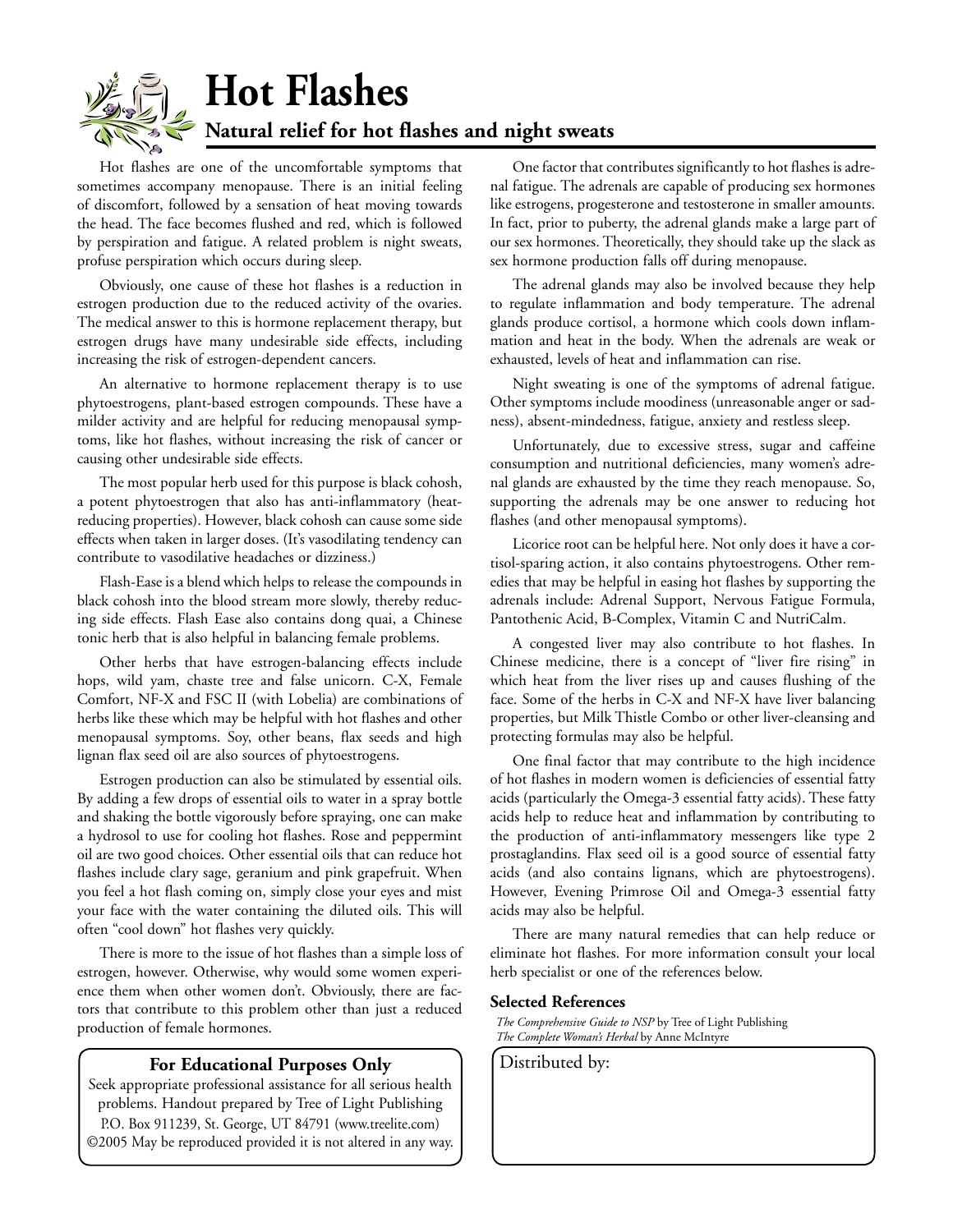# **Distress Remedy Flower Essence Blend for Emotional Shock and Physical Trauma**

*Si*nce Edward Bach pioneered the use of homeopathic preparations made from flowers for treatment of emotional illness, thousands of people have found flower remedies beneficial in the healing process. Edward Bach's best selling flower essence is a blend of five remedies called Rescue Remedy. Thousands of people have found this blend helpful for times of trauma, easing both physical and emotional shock.

Distress Remedy is a blend of the same five flowers found in Rescue Remedy, plus four additional flower remedies, which increase the remedies' ability to ease both physical and emotional trauma. Distress Remedy can be taken during any period of physical or emotional stress. It is a great remedy to use when people are in emotional shock from accidents, death, divorce, arguments or depressing world events. It helps clear the head and heart, restoring a sense of calm and inner peace.

Distress Remedy can also be applied topically and/or taken internally to speed up healing in actual physical injury. It will reduce the swelling and pain in bruises, abrasions, sprains and other minor injuries that do not involve bleeding. It can be applied directly to affected areas or diluted in water in a spray bottle to "mist" larger areas of injury.

The following flower remedies contribute their healing properties to Distress Remedy

*Arnica montana* (Leopards Bane) was named "the fall herb" by the Germans because of its amazing capacity to quickly heal bruises. It rapidly reduces swelling in sprains, strains, fractures and other injuries. The flower essence also helps with disassociation during times of trauma. It helps a person reconnect with their sense of well-being and recover from deep-seated shock.

*Helianthemum nummularium* (Rock Rose) helps a person overcome deep fears, including terror or panic, during times of stress. It helps restore inner peace and tranquility in the face of challenges and accidents. It is also useful for people who fear death or annihilation of the self. A durable plant living in dry, rocky soils, it helps one overcome rocky experiences.

*Calendula officinalis* (Garden Marigold) is used homeopathically to heal cuts, cracked skin, seeping wounds, sores and burns. The flower essence promotes human warmth and receptivity in communication, helping to heal the effects of cutting and sharp words, and to soften aggressive and antagonistic communication. It helps one be more receptive to others in communication and provide the "soft answer" that turns away wrath.

*Atropa belladonna* (Nightshade) isn't used much as an herbal remedy, except by professional herbalists, because it is poisonous. However, it is a very safe and is frequently employed in homeo-

#### **For Educational Purposes Only** | Distributed by:

Seek appropriate professional assistance for all serious health problems. Handout prepared by Tree of Light Publishing P.O. Box 911239, St. George, UT 84791 (www.treelite.com) ©2005 May be reproduced provided it is not altered in any way. pathic remedies. As a homeopathic it is used primarily to reduce pain, inflammation and irritability.

*Symphytum officinale* (Comfrey) has long been used as an herb to promote the healing of sprains, fractures and other injuries. The flower essence brings the sufferer greater capacity to release the negative experience of injury and direct the healing process.

*Impatiens glandulifera* (Impatiens), as suggested by its name, helps a person have greater patience and acceptance of life circumstances. It helps ease feelings of frustration, tension, anger, irritation and intolerance. It helps them "go with the flow" of what life is bringing to them.

*Clematis vitalba* (Traveler's Joy) brings stability to the injured person. When coping with disaster, there is a tendency to mentally and emotionally escape. This climbing vine helps the victim cling to reality and cope with pain or grief. It brings a focused presence and helps ground impractical ideas and ease the tendency to daydream.

*Orinthogalum umbellatum* (Star of Bethlehem) is the comforter essence. A member of the lily family, it brings soothing and healing qualities to situations of shock or trauma. For sufferers who act defeated, quiet, and slow, this white flower brings energy, inner power and mental clarity.

*Pruhus cerasifer* (Cherry Plum) helps overcome deep stress and fear, especially the fear of losing control or having a nervous breakdown. For those who are desperate and may consider suicide, this bright white flower will bring power and encouragement. It helps with spiritual trust and surrender.

#### **Using Distress Remedy**

Whenever shock or trauma occur, try taking 10 to 15 drops of Distress Remedy under the tongue every 10-15 minutes, until relief is experienced. You can also add 10-15 drops to a glass of water and sip slowly. Distress Remedy may be applied topically to minor injuries. When using topically, you can apply the remedy straight or dilute in water (10-15 drops per pint) and mist the injured area using a spray bottle. The remedy is not only helpful for the injured person, but also for those who may have witnessed the injury. For serious injuries, seek appropriate medical assistance.

#### **Selected References**

Flower Essence Repertory by Patricia Kaminski and Richard Katz Flower Remedies Handbook by Donna Cunningham The Healing Herbs of Edward Bach by Julian and Martine Barnard Bach Flower Therapy by Mechthild Scheffer